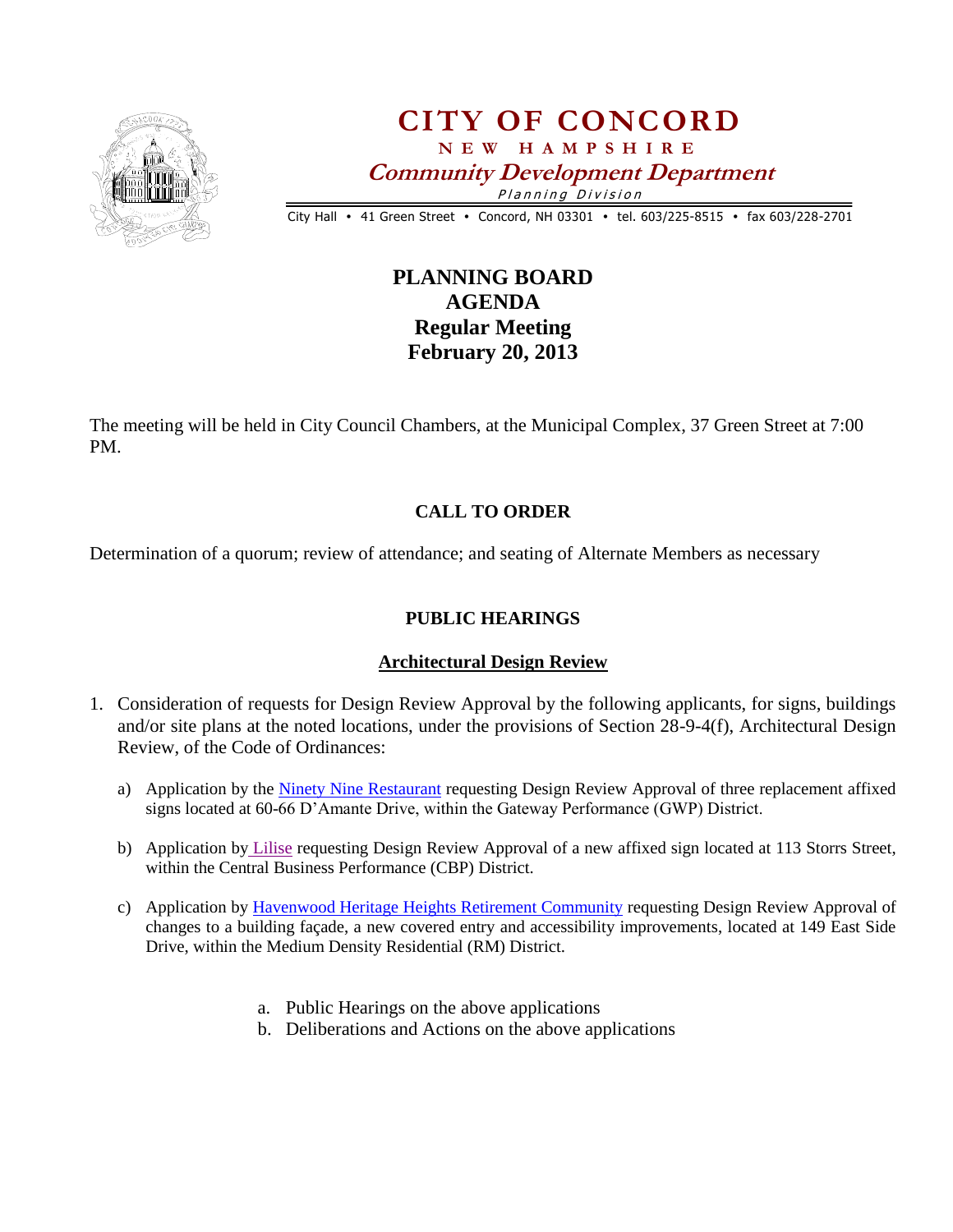#### **Conditional Use Permit Applications**

- 2. Application by [Cellco Partnership d/b/a Verizon Wireless,](Verizon%20Wireles.pdf) for property located at 150 North State Street, requesting a Conditional Use Permit with Design Review Approval, to Article 28-5-23(e), Telecommunication Equipment, of the Concord Zoning Ordinance, for the installation of 12 panel antennas on the existing Concord Fire Department tower. (2013-0007)
	- a. Determination of Completeness
	- b. Public Hearing
	- c. Deliberations and Action on the application

#### **Site Plan Review**

- 3. Application by [Concord-Merrimack County SPCA,](SPCA.pdf) for property located at 254 Clinton Street, requesting Site Plan Approval and Design Review Approval for the construction of a new SPCA animal shelter, with associated parking, stormwater management, lighting, landscaping, and site improvements. (2013-0009)
	- a. Determination of Completeness

#### **Amendments to the Zoning Ordinance**

4. Consideration of proposed amendments to Article 28-4, Development Design Standards, which would add a new development type, Continuing Care Retirement Community, and design and performance standards; and corollary amendments to Section 28-2-4(j), Table of Principal Uses, Section 28-9-4(f), Decisions by the Planning Board, Architectural Design Review, and Section 28-7-2(e)(A), Table of Off-Street Parking Requirements, Principal Uses, Residential. *Public Hearing continued to the March 20, 2013, Planning Board meeting.*

#### **REGULAR MEETING**

- 5. Annual Organization Meeting
	- a. Election of Chair for 2013
	- b. Election of Vice Chair for 2013
	- c. Designation of two representatives to the Central New Hampshire Regional Planning Commission (CNHRPC)
	- d. Designation of a representative to the Heritage Commission
- 6. Council Referral [McKenna's Purchase/Northern Pass](McKenna)
- 7. Consideration of proposed amendments to [Section 28-4-7, Cluster Development,](OSRD%20Zoning%20proposed%20changes%20summary%20report.pdf) which would add exemptions to the cluster development requirement in the Open Space Residential (RO) Zoning District, density standards and other performance standards; and corollary amendments to Section 28-5- 46, Single Family Dwellings in a Standard (Non-Cluster) Subdivision, Section 28-3-5, Penacook Lake Watershed Protection (WS) District, and Section 28-9-4(f), Decisions by the Planning Board, Architectural Design Review.